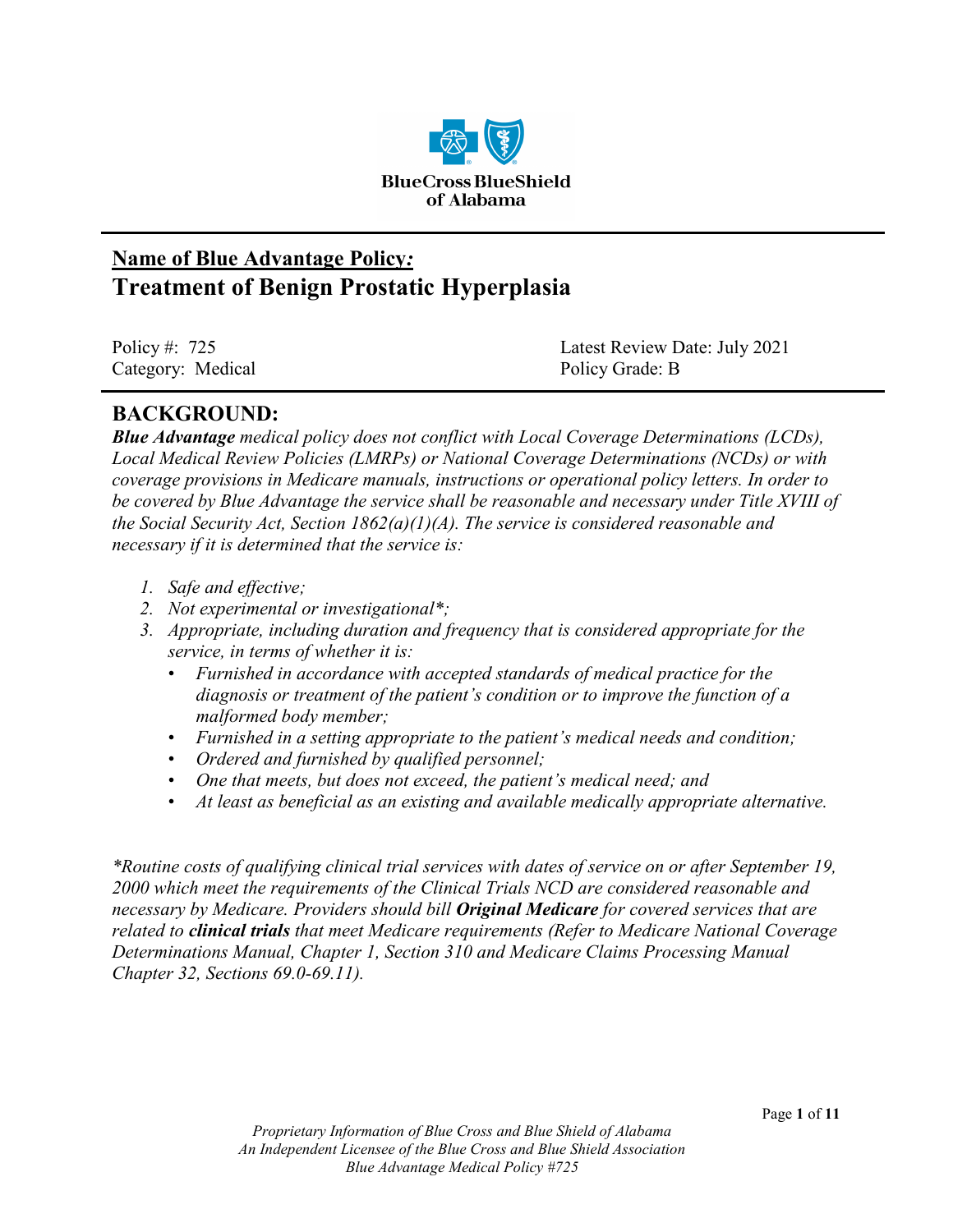## **POLICY:**

#### For **Transurethral Waterjet Ablation of the Prostate**, refer to L38549 and A58008

For **Cryosurgery of Prostate,** refer to NCD 230.9

**Blue Advantage** will treat the following treatments for benign prostatic hyperplasia as a **covered benefit** as a second line treatment when medication is ineffective or there is an immediate need for intervention:

- Holmium laser procedures of the prostate (HoLAP, HoLEP, HoLRP)
- Laser Transurethral Enucleation of the Prostate (TUEP)
- Laser Transurethral Vaporization of the Prostate (TUVP)
- PVP (Photoselective Laser Vaporization)
- Rezum (water vapor thermotherapy)
- Transurethral guided Laser Induced Prostatectomy (TULIP)
- Transurethral Incision of the Prostate (TUIP)
- Transurethral Microwave Thermography (TUMT)
- Transurethral Needle Ablation (TUNA)
- Visually guided Laser Ablation of the Prostate (VLAP)

**Blue Advantage** will treat the following treatments for benign prostatic hyperplasia as a **noncovered benefit** and as investigational, including but not limited to:

- Absolute ethanol injection
- Balloon dilation of the prostate
- Prostate artery embolization of the prostate
- Temporary Prostatic Stent
- Transurethral Plasmakinetic Resection of the Prostate (PKRP)
- Water induced thermotherapy

*Blue Advantage does not approve or deny procedures, services, testing, or equipment for our members. Our decisions concern coverage only. The decision of whether or not to have a certain test, treatment or procedure is one made between the physician and his/her patient. Blue Advantage administers benefits based on the members' contract and medical policies. Physicians should always exercise their best medical judgment in providing the care they feel is most*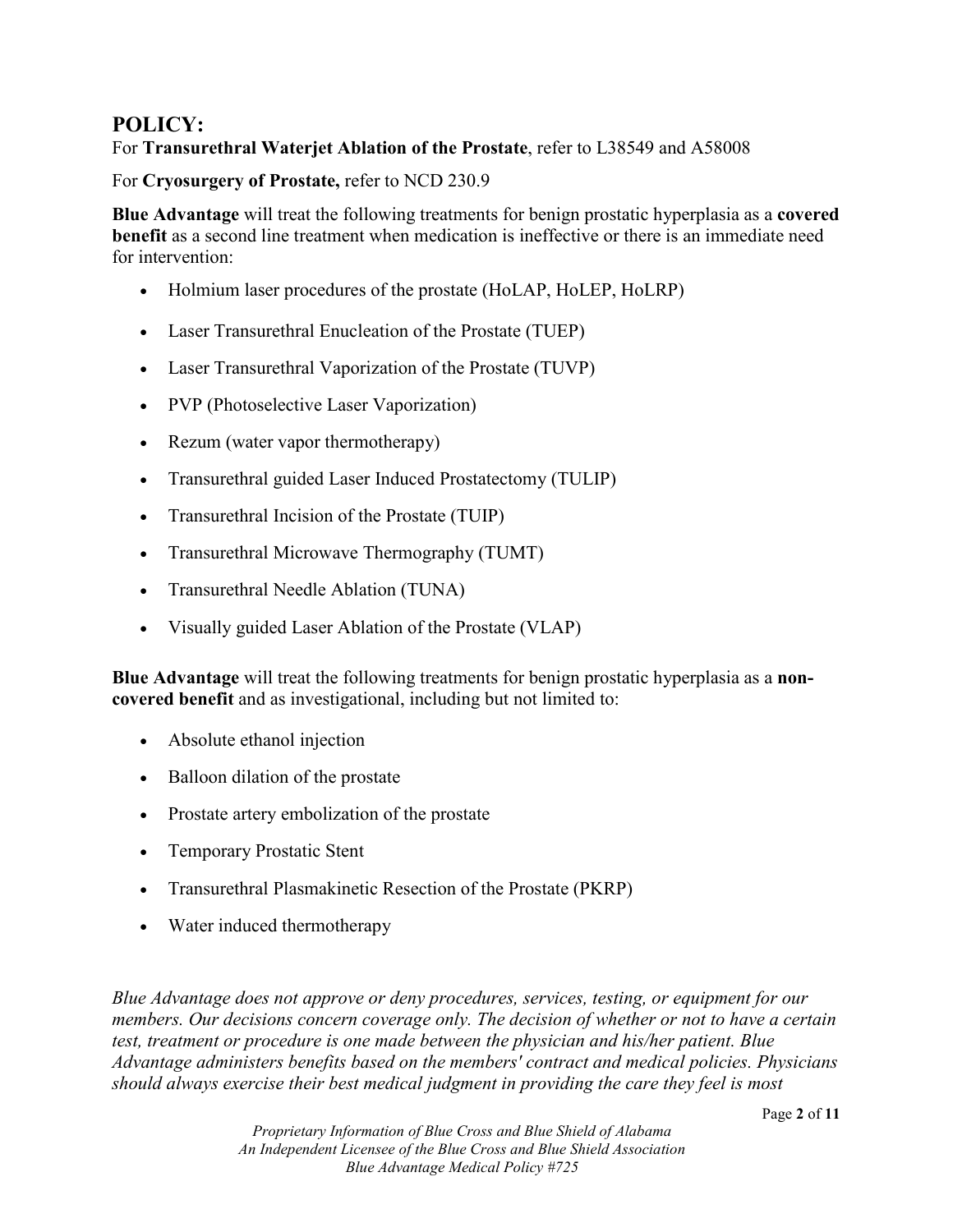*appropriate for their patients. Needed care should not be delayed or refused because of a coverage determination.*

## **DESCRIPTION OF PROCEDURE OR SERVICE:**

Benign prostatic hyperplasia (BPH) is a common condition in older men, affecting to some degree 40% of men in their 50s, 70% of those between ages 60 and 69, and almost 80% of those ages 70 and older.1, BPH is a histologic diagnosis defined as an increase in the total number of stromal and glandular epithelial cells within the transition zone of the prostate gland. In some men, BPH results in prostate enlargement which can, in turn, lead to benign prostate obstruction and bladder outlet obstruction, which are often associated with lower urinary tract symptoms (LUTS) including urinary frequency, urgency, irregular flow, weak stream, straining, and waking up at night to urinate. Lower urinary tract symptoms is the most commonly presenting urological complaint and can have a significant impact on the quality of life.

BPH does not necessarily require treatment. The decision on whether to treat BPH is based on an assessment of the impact of symptoms on quality of life along with the potential side effects of treatment. Options for medical treatment include alpha-1-adrenergic antagonists, 5-alphareductase inhibitors, anticholinergic agents, and phosphodiesterase-5 inhibitors. Medications may be used as monotherapy or in combination.

Patients with persistent symptoms despite medical treatment may be considered for surgical treatment. The traditional standard treatment for BPH is transurethral resection of the prostate. TURP is generally considered the reference standard for comparisons of BPH procedures. Several minimally invasive prostate ablation procedures have also been developed, including transurethral microwave thermotherapy, transurethral needle ablation of the prostate, urethromicroablation phototherapy, and photoselective vaporization of the prostate. The prostatic urethral lift procedure involves the insertion of one or more permanent implants into the prostate, which retracts prostatic tissue and maintains an expanded urethral lumen.

Transurethral water vapor thermal therapy and transurethral waterjet ablation (aquablation) have been investigated as minimally invasive alternatives to transurethral resection of the prostate, considered the traditional standard treatment for benign prostatic hyperplasia. Transurethral water vapor thermal therapy uses radiofrequency-generated water vapor  $(\sim 103^{\circ}C)$  thermal energy based on the thermodynamic properties of convective versus conductive heat transfer to ablate prostate tissue. Aquablation cuts tissue by using a pressurized jet of fluid delivered to the prostatic urethra.

#### **For information regarding UroLift, please refer to medical policy #610: Prostatic Urethral Lift.**

# **KEY POINTS:**

This evidence review has been updated regularly with search of the MEDLINE database. Most recently, the literature was reviewed through May 13, 2021.

*Proprietary Information of Blue Cross and Blue Shield of Alabama An Independent Licensee of the Blue Cross and Blue Shield Association Blue Advantage Medical Policy #725*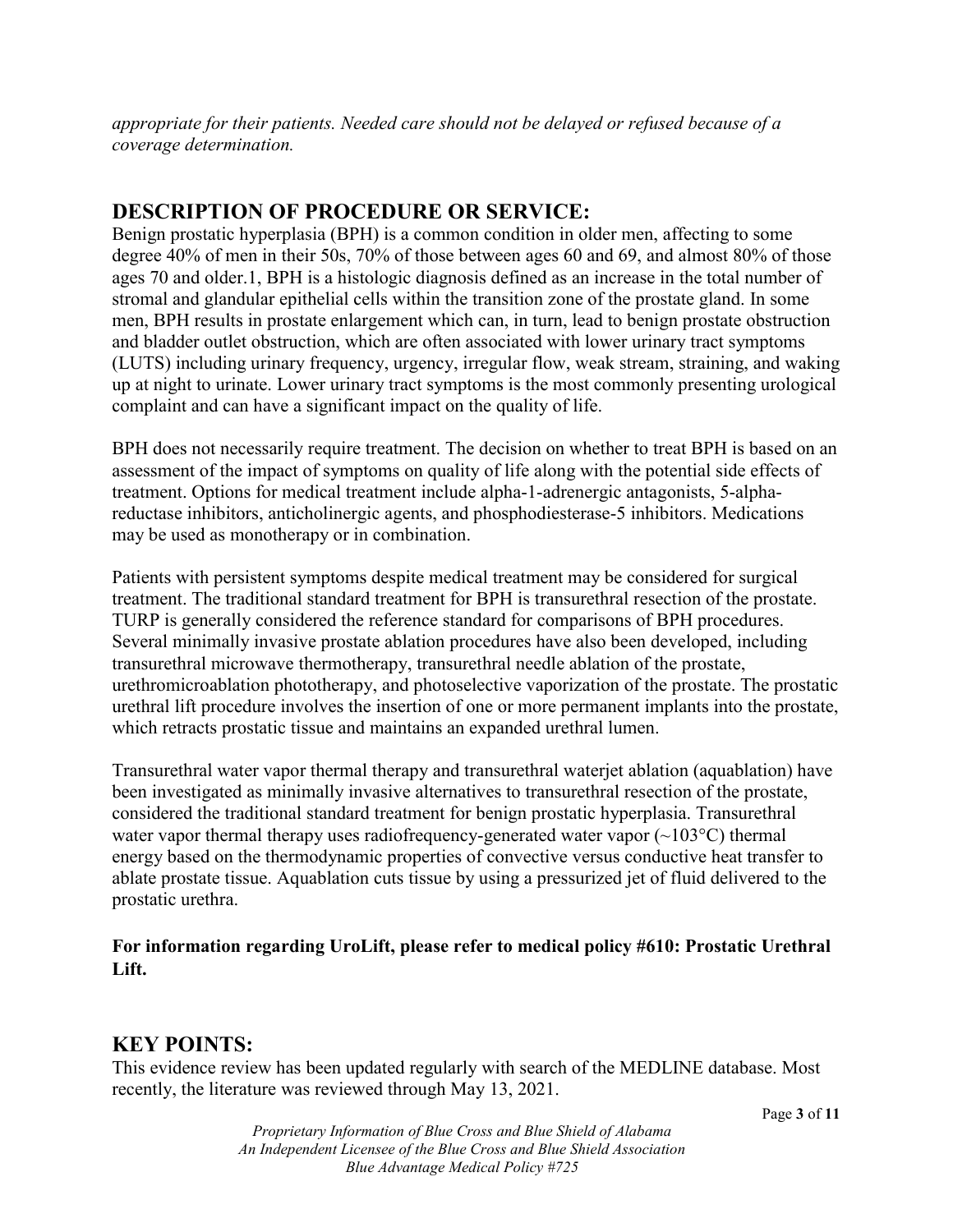#### **Summary of Evidence**

#### **Laser Techniques**

There have been multiple studies performed using laser procedures. Generally, these procedures have shown significant improvements in IPSS, QoL score and Qmax. Long term follow-up with laser procedures have shown results similar to TURP. The evidence is sufficient to determine the effects of these techniques on net health outcome.

#### **Transurethral Techniques**

There have been multiple studies performed using transurethral techniques for BPH. Excellent long term results have been reported as well as improvements in IPSS, QoL score and Qmax. The evidence is sufficient to determine the effects of these techniques on the net health outcome.

#### **Other Techniques**

The evidence for other techniques such as Aquablation, Rezum, balloon dilation, cryoablation, et al consists of RCTs, meta-analyses, single arm prospective studies, and comparative trials. Most studies are small and do not have long term data. One industry sponsored RCT for Rezum with results to 4 years shows promising results, but additional long term and well-designed randomized controlled studies are needed. Additionally, there is a lack of comparison of these procedures to TURP. The evidence is insufficient to determine the effects of these procedures on net health outcome.

For individuals who have benign prostatic hyperplasia and lower urinary tract symptoms who receive aquablation, the evidence includes one noninferiority RCT of aquablation compared to TURP in 187 patients with 3 years of follow-up. The outcomes of interest are symptoms, quality of life, and treatment-related morbidity. The primary efficacy endpoint was the difference between groups in the change in International Prostate Symptom Score (IPSS) at 6 months, and the primary safety end point was the development of Clavien-Dindo persistent grade 1, or 2 or higher operative complications at 3 months. At 6 months, mean IPSS decreased from baseline by 16.9 points for aquablation and 15.1 points for TURP (mean difference 1.8 points; p <.0001 for noninferiority and  $p = 1347$  for superiority). The primary safety endpoint rate was lower in the aquablation group compared to the TURP group (26% vs  $42\%$ , p = 0149). The rate of grade 2 and greater events was similar in the 2 groups (20% for aquablation and 23% for TURP; p =.3038). Over 3 years, improvements remained similar between groups. Confidence in these conclusions is reduced due to imprecision of estimates and a lack of additional supportive trials, especially with regard to comparative adverse events. The evidence is insufficient to determine that the technology results in an improvement in the net health outcome.

### **Practice Guidelines and Position Statements American Urological Association**

The American Urological Association (2018, amended 2019, 2020) issued clinical practice guidelines on benign prostatic hyperplasia (amended 2019) and made the following relevant recommendations:

Water vapor thermal therapy may be offered to patients with lower urinary tract symptoms attributed to benign prostatic hyperplasia provided prostate volume <80 g (Moderate Recommendation; Evidence Level: Grade C)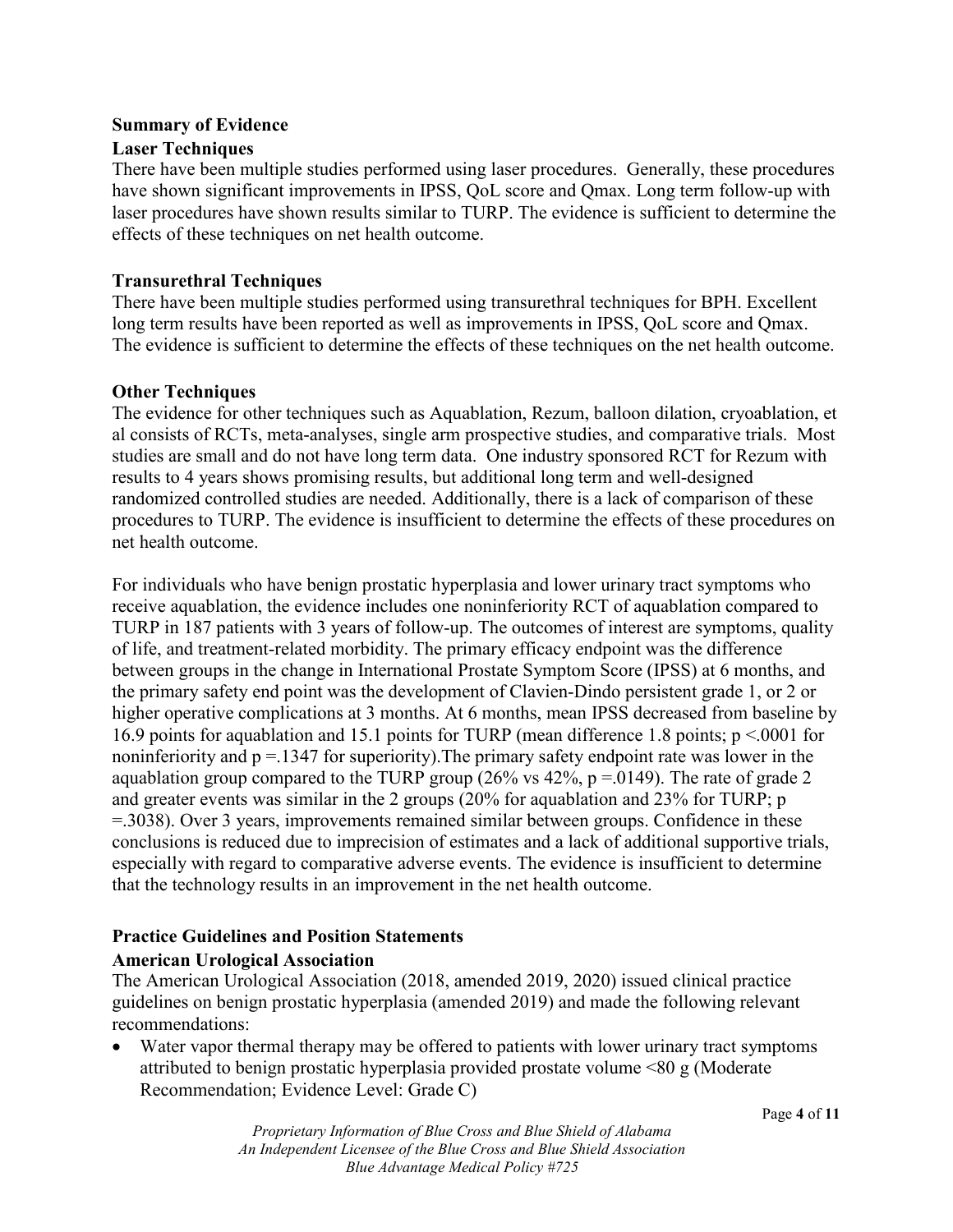- Water vapor thermal therapy may be offered to eligible patients who desire preservation of erectile and ejaculatory function. (Conditional Recommendation; Evidence Level: Grade C)
- Aquablation may be offered to patients with LUTS attributed to BPH provided prostate volume >30/<80g. (Conditional Recommendation; Evidence Level: Grade C).
- Clinicians should inform patients of the possibility of treatment failure and the need for additional or secondary treatments when considering surgical and minimally-invasive treatments for LUTS secondary to BPH. (Clinical Principle).

#### **National Institute for Health and Care Excellence**

In 2020, the National Institute for Health and Care Excellence (NICE) issued the following guidance on Rezum for treatment of LUTS secondary to BPH:14,

"Evidence supports the case for adopting Rezum for treating lower urinary tract symptoms (LUTS) caused by benign prostatic hyperplasia (BPH) in the NHS. Rezum relieves LUTS and improves quality of life."

"Rezum is a minimally invasive procedure. It should be considered as a treatment option for people with:

- moderate to severe LUTS (International Prostate Symptoms Score [IPSS] typically 13 or over) and
- a moderately enlarged prostate (typically between 30 cm3 and 80 cm3)."

In 2018, NICE issued the following guidance on transurethral water jet ablation for LUTS caused by BPH:

"The evidence on transurethral water jet ablation for lower urinary tract symptoms caused by benign prostatic hyperplasia raises no major safety concerns. The evidence on efficacy is limited in quantity. Therefore, this procedure should only be used with special arrangements for clinical governance, consent, and audit or research."

The guidance also states, "NICE encourages further research into transurethral water jet ablation for LUTS caused by BPH and may update the guidance on publication of further evidence. Further research should report long-term follow-up and include reintervention rates."

### **KEY WORDS:**

Prostate BPH, aquablation, waterjet ablation, balloon dilation of the prostate, cryoablation, rezum, temporary prostatic stents, transurethral plasmakinetic resection, PKRP, waterjet, water induced thermotherapy, water vapor thermotherapy, prostatic arterial embolization, artery embolization of the prostate, prostatic ethanol injection, Transurethral Microwave Thermography, TUMT, Transurethral Needle Ablation, TUNA, Laser Transurethral Enucleation of the Prostate, TUEP, Laser Transurethral Vaporization of the Prostate, TUVP, Transurethral guided Laser Induced Prostatectomy, TULIP, PVP, Photoselective Laser Vaporization, Visually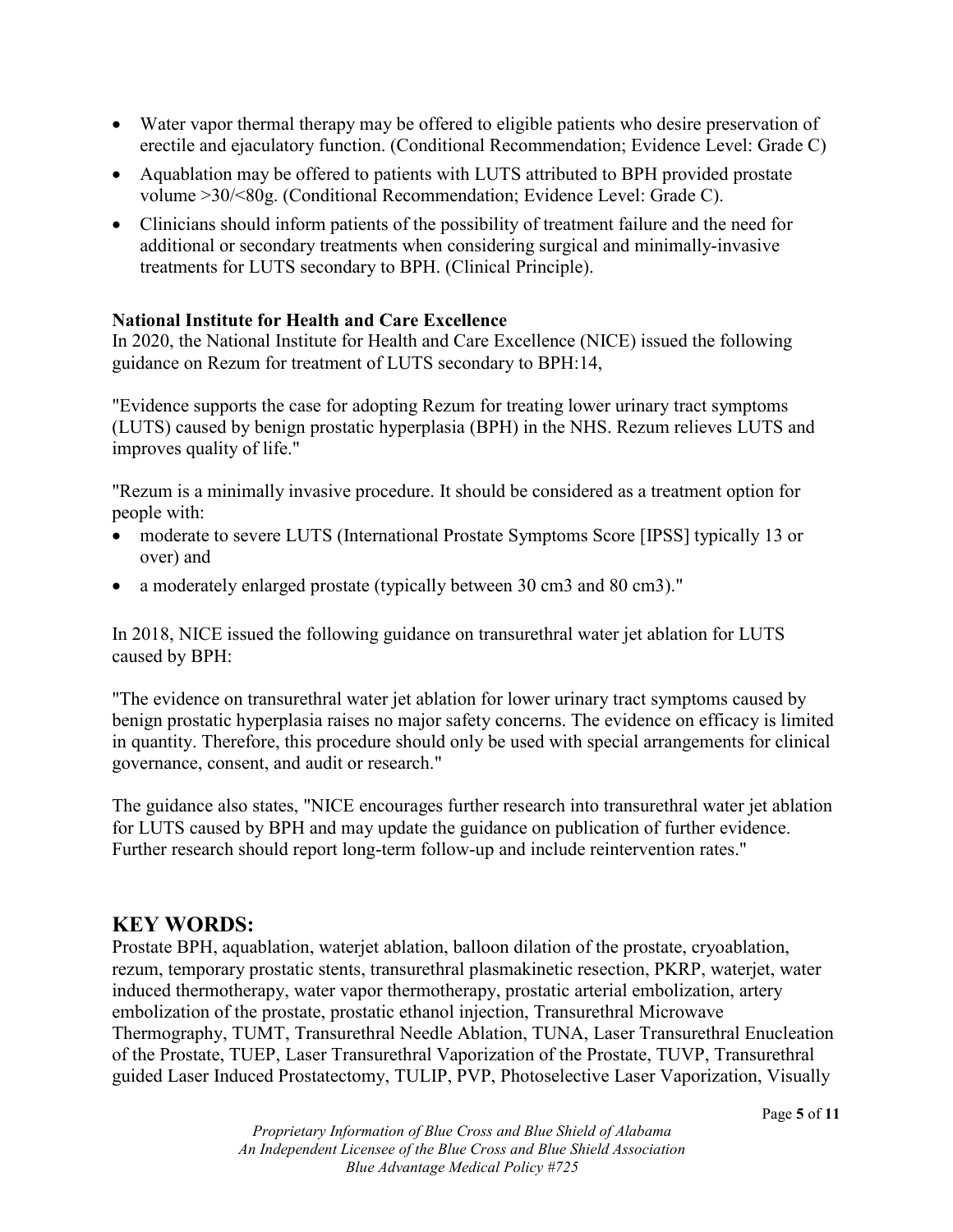guided Laser Ablation of the Prostate, VLAP, Transurethral Incision of the Prostate, TUIP, Transurethral Water Vapor Thermal Therapy

# **APPROVED BY GOVERNING BODIES:**

Multiple instruments including energy-delivery devices employing microwave, radiofrequency, electrical, laser energy, and bipolar plasmakinetic electrovaporization for ablative and vaporization applications; balloons; and stents have received FDA approval.

The Spanner™ temporary prostatic stent received approval from the U.S. Food and Drug Administration (FDA) on December 14, 2006 through the premarket approve or PMA process. The device is intended "for temporary use (up to 30 days) to maintain urine flow and allow voluntary urination in patients following minimally invasive treatment for benign prostatic hyperplasia (BPH) and after initial post-treatment catheterization."

The Rezum System (NxThera, Inc.) received FDA 510(k)designation on August 27, 2015. In February 2018, the 510(k) was renewed and approved intended to relieve symptoms, obstructions, and reduce prostate tissue associated with BPH. It is indicated for men  $\geq 50$  years of age with a prostate volume  $\geq 30 \text{cm}$  and  $\leq 80 \text{cm}$  3. The Rezūm System is also indicated for treatment of prostate with hyperplasia of the central zone and/or a median lobe.

# **BENEFIT APPLICATION:**

Coverage is subject to member's specific benefits. Group specific policy will supersede this policy when applicable.

# **CURRENT CODING:**

### **CPT Codes:**

| 37243 | Vascular embolization or occlusion, inclusive of all radiological supervision and<br>interpretation, intraprocedural roadmapping, and imaging guidance necessary to<br>complete the intervention; for tumors, organ ischemia, or infarction (for prostatic<br>arterial embolization) |
|-------|--------------------------------------------------------------------------------------------------------------------------------------------------------------------------------------------------------------------------------------------------------------------------------------|
| 52450 | Transurethral incision of prostate                                                                                                                                                                                                                                                   |
| 52601 | Transurethral electrosurgical resection of prostate, including control of postoperative<br>bleeding, complete (vasectomy, meatotomy, cystourethroscopy, urethral calibration<br>and/or dilation, and internal urethrotomy are included)                                              |
| 52630 | Transurethral resection; residual or regrowth of obstructive prostate tissue including<br>control of postoperative bleeding, complete (vasectomy, meatotomy,                                                                                                                         |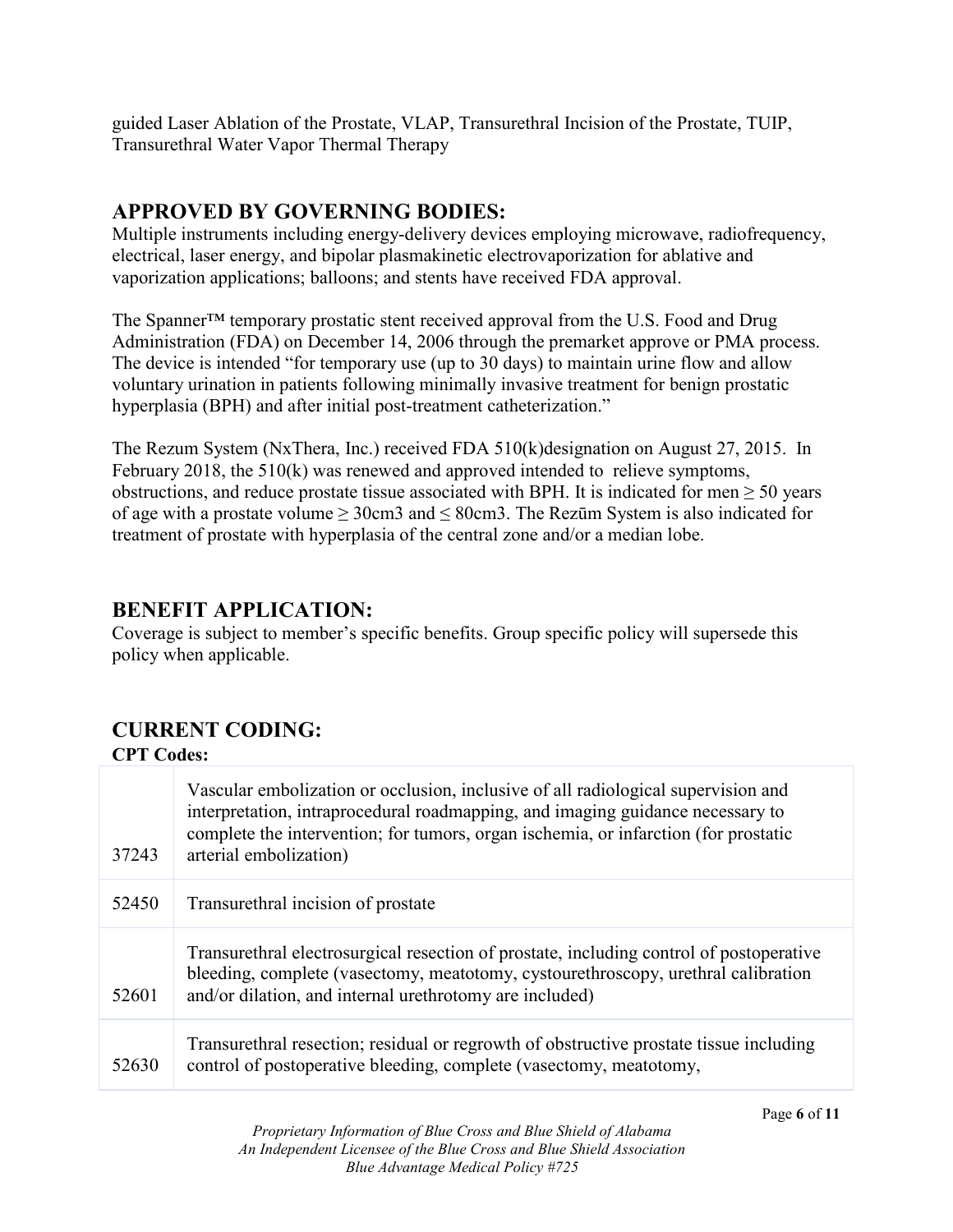|       | cystourethroscopy, urethral calibration and/or dilation, and internal urethrotomy are<br>included)                                                                                                                                                                                          |
|-------|---------------------------------------------------------------------------------------------------------------------------------------------------------------------------------------------------------------------------------------------------------------------------------------------|
| 52647 | Laser coagulation of prostate, including control of postoperative bleeding, complete<br>(vasectomy, meatotomy, cystourethroscopy, urethral calibration and/or dilation, and<br>internal urethrotomy are included if performed)                                                              |
| 52648 | Laser vaporization of prostate, including control of postoperative bleeding, complete<br>(vasectomy, meatotomy, cystourethroscopy, urethral calibration and/or dilation,<br>internal urethrotomy and transurethral resection of prostate are included if performed)                         |
| 52649 | Laser enucleation of the prostate with morcellation, including control of postoperative<br>bleeding, complete (vasectomy, meatotomy, cystourethroscopy, urethral calibration<br>and/or dilation, internal urethrotomy and transurethral resection of prostate are<br>included if performed) |
| 53850 | Transurethral destruction of prostate tissue; by microwave thermotherapy                                                                                                                                                                                                                    |
| 53852 | Transurethral destruction of prostate tissue; by radiofrequency thermotherapy                                                                                                                                                                                                               |
| 53854 | Transurethral destruction of prostate tissue; by radiofrequency generated water vapor<br>thermotherapy                                                                                                                                                                                      |
| 53855 | Insertion of a temporary prostatic urethral stent, including urethral measurement                                                                                                                                                                                                           |
| 53899 | Unlisted procedure, urinary system                                                                                                                                                                                                                                                          |
| 55873 | Cryosurgical ablation of the prostate (includes ultrasonic guidance and monitoring)                                                                                                                                                                                                         |
| 0421T | Transurethral waterjet ablation of prostate, including control of post-operative<br>bleeding, including ultrasound guidance, complete (vasectomy, meatotomy,<br>cystourethroscopy, urethral calibration and/or dilation, and internal urethrotomy are<br>included when performed)           |

### **REFERENCES:**

1. Aagaard MF, Niebuhr MH, Jacobsen JD, et al. Transurethral microwave thermotherapy treatment of chronic urinary retention in patients unsuitable for surgery. Scand J Urol. 2014 Jun;48(3):290-4.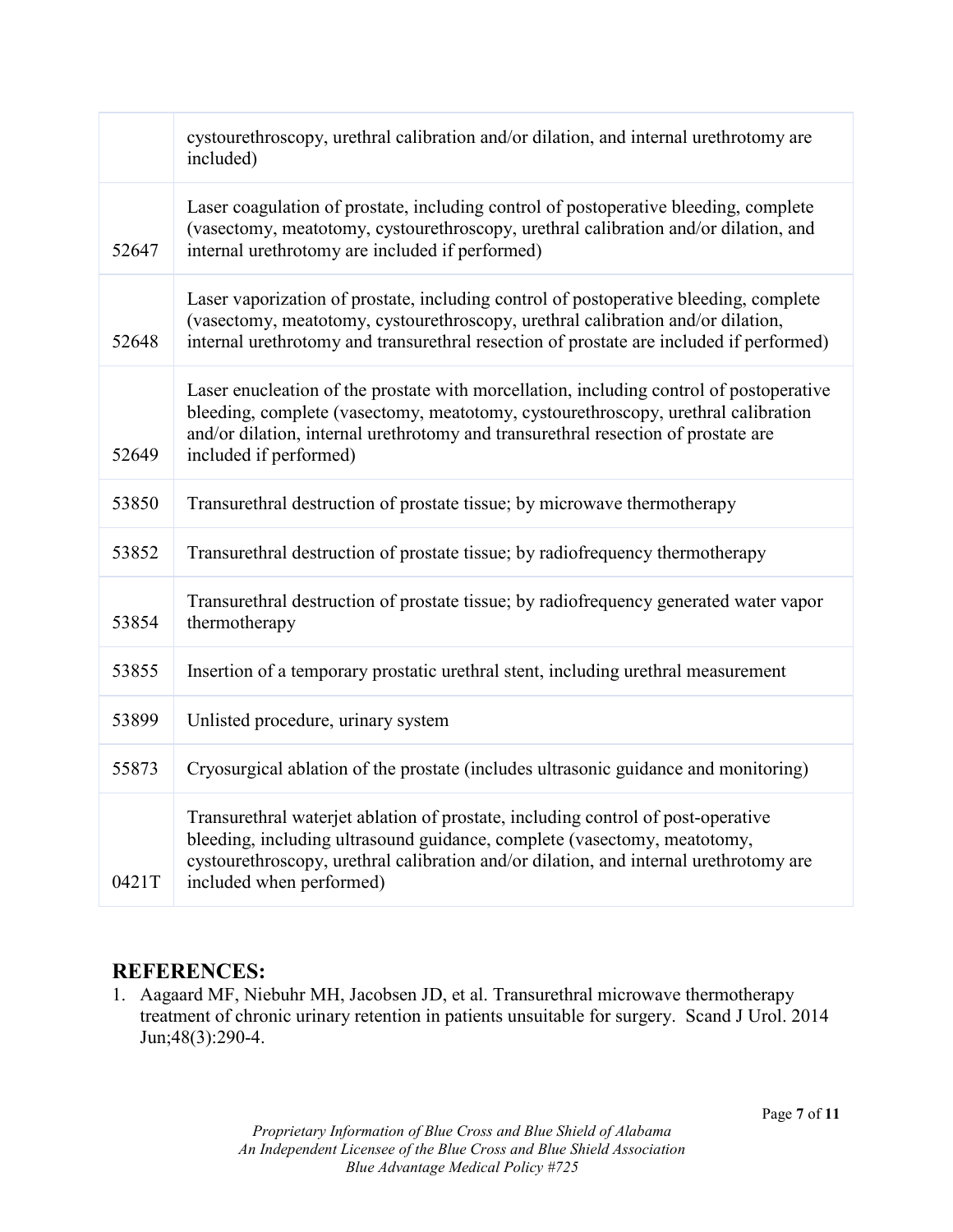- 2. Abdul-Muhsin HM, Jakob NJ, McLemore RM, et al. Infectious complications associated with the use of temporary prostatic urethral stents in patients with benign prostatic hyperplasia. Can J Urol. 2016 Oct;23(5):8465-8470.
- 3. American Urological Association Benign Prostatic Hyperplasia: Surgical Management of Benign Prostatic Hyperplasia/Lower Urinary Tract Symptoms, 2018 (amended 2019, 2020) Available at: https://www.auanet.org/guidelines/guidelines/benign-prostatic-hyperplasia- (bph)-guideline. Accessed May 27, 2021.
- 4. American Urological Association. Benign Prostatic Hyperplasia: Surgical management of benign prostatic hyperplasia/lower urinary tract symptoms. 2018; reaffirmed 2019. www.auanet.org/guidelines/benign-prostatic-hyperplasia-(bph)-guideline
- 5. American Urological Association. Management of benign prostatic hyperplasia. 2010; reaffirmed 2014. www.auanet.org/education/guidelines/benign-prostatic-hyperplasia.cfm. Accessed January 2019.
- 6. American Urological Association. Surgical management of lower urinary tract symptoms attributed to benign prostatic hyperplasia. 2018. https://www.auanet.org/guidelines/benignprostatic-hyperplasia/lower-urinary-tract-symptoms-(2018). Accessed January 2019.
- 7. Arslan M, Ozturk A, Goger YE, et al. Primary results of transurethral prostate ethanol injection. Int Urol Nephrol. 2014 Sep;46(9):1709-13.
- 8. Chang Y, Chang J, Wang H. Transurethral balloon dilation of the prostate and transurethral plasmakinetic resection of the prostate in the treatment of prostatic hyperplasia. Pak J Med Sci. 2018 May-Jun;34(3): 736-739.
- 9. Christidis D, Clarebrough E, Hy V, et al. Prostatic artery embolization for benign prostatic obstruction: assessment of safety and efficacy. World J Urol. 2018 Apr; 36(4):575-584.
- 10. Cunningham GR, Kadmon D. Medical treatment of benign prostatic hyperplasia. Up to Date. https://www.uptodate.com/contents/medical-treatment-of-benign-prostatichyperplasia?topicRef=8093&source=see\_link. Accessed January 18. 2019.
- 11. Cunningham GR, Kadmon D. Surgical treatment of benign prostatic hyperplasia. Up to Date. www.uptodate.com/contents/surgical-treatment-of-benign-prostatichyperplasia?topicRef=6891&source=see\_link. Accessed January 18, 2019.
- 12. Darson MF, Alexander EE, Schiffman ZJ, et al. Procedural techniques and multicenter postmarket experience using minimally invasive convective radiofrequency thermal therapy with Rezum system for treatment of lwer urinary tract symptoms due to benign prostatic hyperplasia. Res Rep Urol. 2017 Aug 21;9:159-68.
- 13. Dixon CM, Cedano ER, Pacik D, et al. Two year results after convective radiofrequency water vapor thermal therapy of symptomatic benign prostatic hyperplasia. Res Rep Urol. 2016 Nov 21;8:207-16.
- 14. El-Husseiny T, Buchholz N. Transurethral ethanol ablation of the prostat for symptomatic benign prostatic hyperplasia: long term follow-up. J Endourol. 2011 Mar; 25(3):477-80.
- 15. Food and Drug Administration. https://www.accessdata.fda.gov/cdrh\_docs/pdf18/K180237.pdf. Accessed February 26, 2019.
- 16. Giling P, Reuther R, Kahokehr A, Fraundorfer M. Aquablation- image-guided robot-assisted waterjet ablation of the prostate: initial clinical experience. BJU Int. 2016 Jun;117(6):923-9.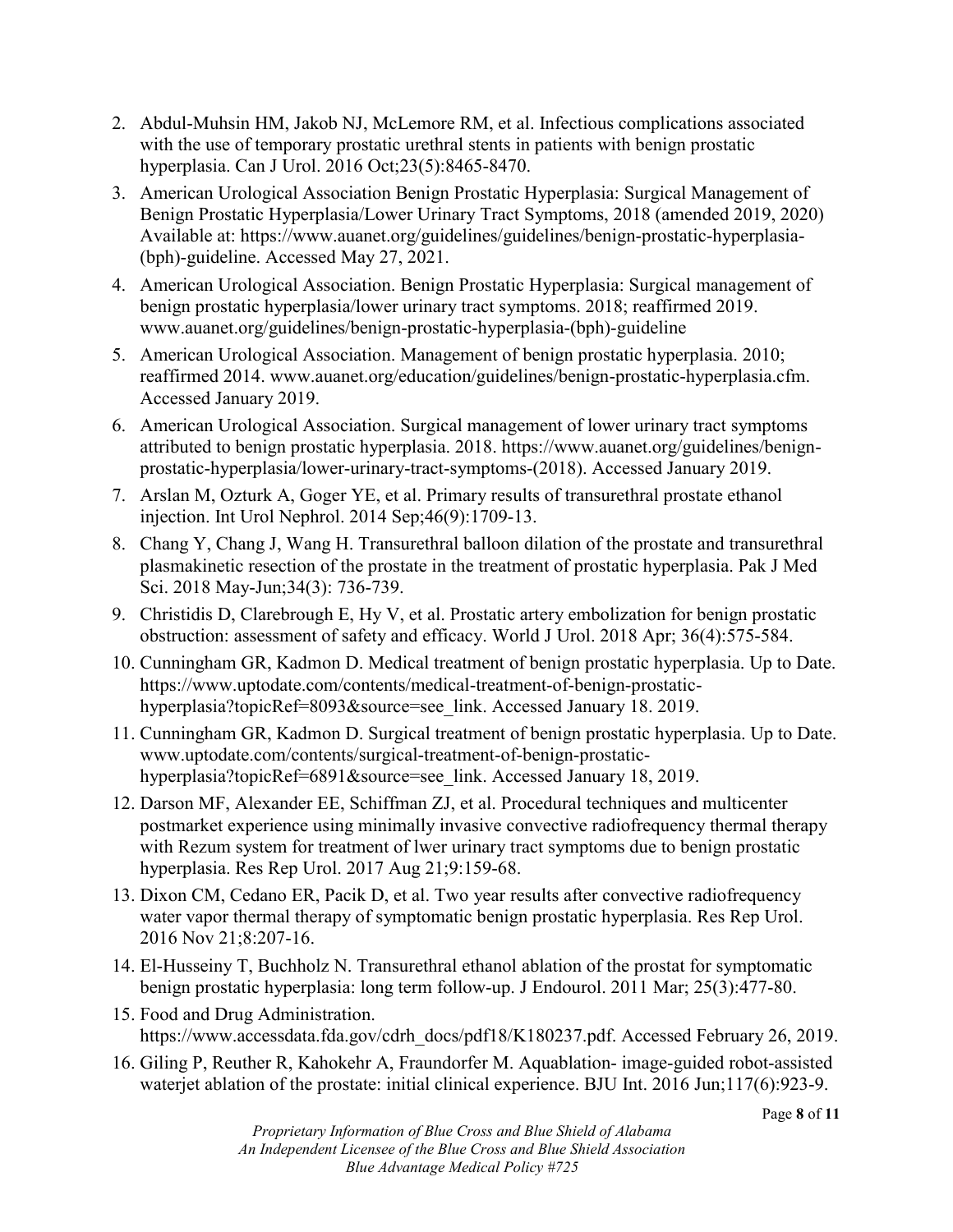- 17. Gilling P, Barber N, Bidair M, et al. Three-year outcomes after Aquablation therapy compared to TURP: results from a blinded randomized trial. Can J Urol. Feb 2020; 27(1): 10072-10079.
- 18. Gilling P, Barber N, Bidair M, et al. WATER: A Double-Blind, Randomized, Controlled Trial of Aquablation (R) vs Transurethral Resection of the Prostate in Benign Prostatic Hyperplasia. J Urol. May 2018; 199(5): 1252-1261.
- 19. Gilling PJ, Barber N, Bidair M, et al. Randomized Controlled Trial of Aquablation versus Transurethral Resection of the Prostate in Benign Prostatic Hyperplasia: One-year Outcomes. Urology. Mar 2019; 125: 169-173.
- 20. Grosso M, Balderi A, Arno M, et al. Prostatic artery embolization in benign prostatic hyperplasia: Preliminary results in 13 patients. Radiol Med. 2015;120(4):361-368.
- 21. Hwang EC, Jung JH, Borofsky M et al. Aquablation of the prostate for the treatment of lower urinary tract symptoms in men with benign prostatic hyperplasia. Chochrane Database Syst Rev. 2019 Feb;2:CD013143.
- 22. IOM (Institute of Medicine). 2011. Clinical Practice Guidelines We Can Trust. Washington, DC: The National Academies Press.
- 23. Kang TW, Jung JH, Hwang EC, et al. Convective radiofrequency water vapour thermal therapy for lower urinary tract symptoms in men with benign prostatic hyperplasia. Cochrane Database Syst Rev. Mar 25 2020; 3: CD013251.
- 24. Lebdai S, Delongchamps NB, Sapoval M, et al. Early results and complications of prostatic arterial embolization for benign prostatic hyperplasia. World J Urol. 2016;34(5):625-632.
- 25. Liu Z, Li YW, Wu WR, Lu Q. Long-term clinical efficacy and safety profile of transurethral resection of prostate versus plasmakinetic resection of the prostate for benign prostatic hyperplasia. Urology. 2017 May;103:198-203.
- 26. McVary KT, Gange SN, Gittelman MC, et al. Minimally Invasive prostate convective water vapor energy ablation: a multicenter, randomized, controlled study for the treatment of lower urinary tract symptoms secondary to benign prostatic hyperplasia.
- 27. McVary KT, Gittelman MC, Goldberg KA, et al. Final 5-Year Outcomes of the Multicenter Randomized Sham-Controlled Trial of Rezum Water Vapor Thermal Therapy for Treatment of Moderate-To-Severe Lower Urinary Tract Symptoms Secondary to Benign Prostatic Hyperplasia. J Urol. Apr 19 2021: 101097JU0000000000001778.
- 28. McVary KT, Roehrborn CG. Three year outcomes of the prospective, randomized controlled Rezum system study: convective radiofrequency thermal therapy for treatment of lower urinary tract symptoms due to benign prostatic hyperplasia.
- 29. McVary KT, Rogers T, Roehrborn CG. Rezum water vapor thermal therapy for lower urinary tract symptoms associated with benign prostatic hyperplasia: 4-year results from randomized controlled study. Urology. 2019 Jan 21. Pii:S0090-4295(19)30070-6.
- 30. Mollengarden D, Goldberg K, Wong D, et al. Convective radiofrequency water vapor thermal therapy for benign prostatic hyperplasia: a single office experience. Prostate Cancer Prostatic Dis. 2018 Sep;21(3):379-385.
- 31. National Institute for Health and Care Excellence (2020). Rezum for treating lower urinary tract symptoms secondary to benign prostatic hyperplasia.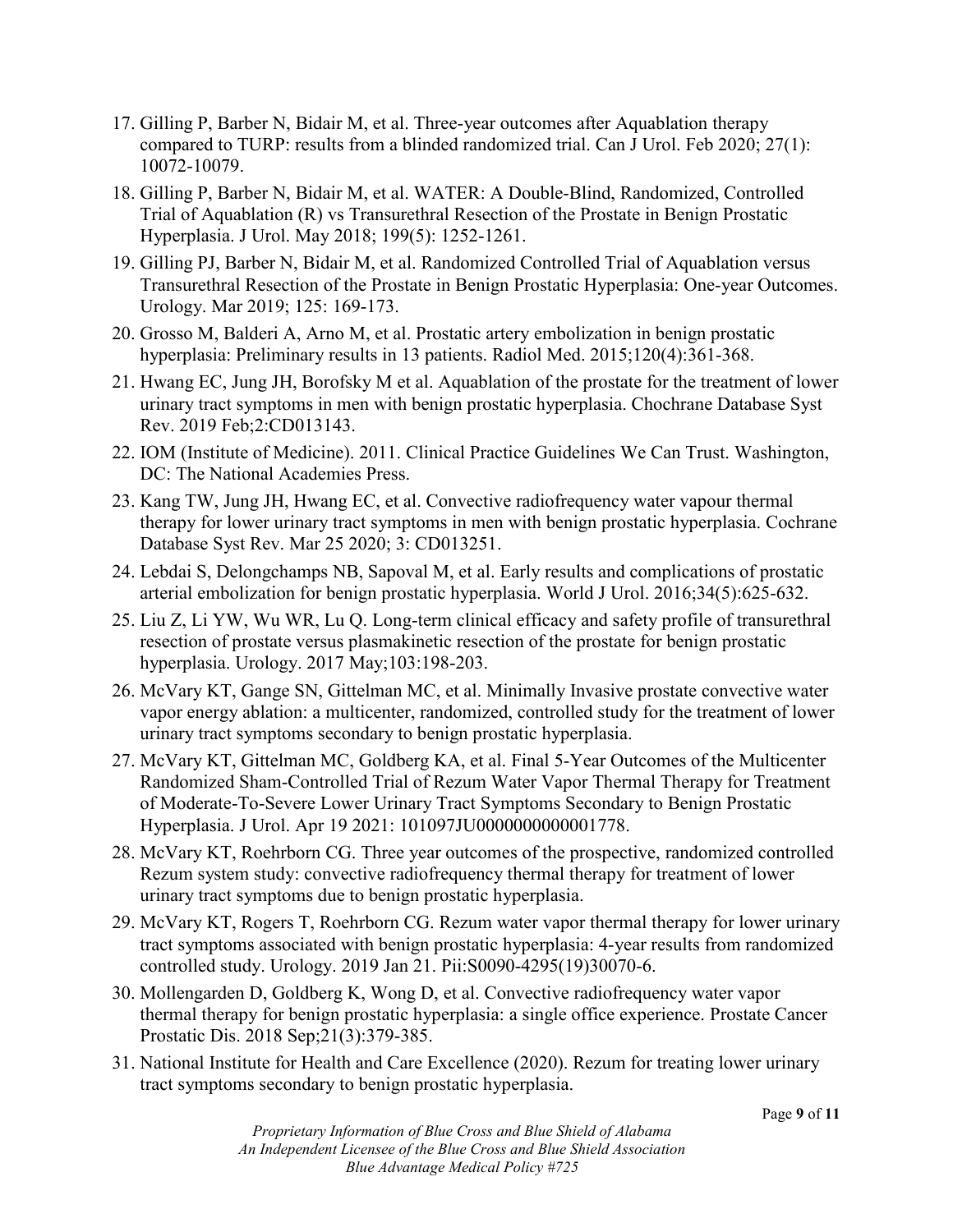https://www.nice.org.uk/guidance/mtg49/chapter/1-Recommendations. Accessed May 27, 2021.

- 32. National Institute for Health and Care Excellence. Transurethral water vapour ablation for lower urinary tract symptoms caused by benign prostatic hyperplasia. August 2018. https://www.nice.org.uk/guidance/ipg625. Accessed January 2019.
- 33. Porpiglia F, Fiori C, Bertolo R. 3 year follow-up of temporary implantable nitinol device implantation for the treatment of benign prostatic obstruction. BJU Int. 2018 Jul;122(1):106- 112.
- 34. Sun F, Sun X, Shi Q, Zhai Y. Transurethral procedures in the treatment of benign prostatic hyperplasia: A systematic review and meta-analysis of effectiveness and complications. Medicine (Baltimore). 2018 Dec;97(51)e13360.
- 35. Teoh JY, Chiu PK, Yee CH, et al. Prostatic artery embolization in treating benign prostatic hyperplasia: A systematic review. Int Urol Nephrol. 2017;49(2):197-203.
- 36. Thurmond P, Bose S, Lerner LB. Holmium laser for the surgical treatment of benign prostatic hyperplasia. Can J Urol. 2016;23(4):8356-62.
- 37. UpToDate. Medical treatment of benign prostatic hyperplasia. 2019. Available at: https://www.uptodate.com/contents/medical-treatment-of-benignprostatichyperplasia?search=benign%20prostatic%20hyperplasia&source=search\_result&sel ectedTitle=1~150&usage\_type=default&display\_rank=1. Accessed May 18, 2020.
- 38. UpToDate. Medical treatment of benign prostatic hyperplasia. 2021. Available at: https://www.uptodate.com/contents/medical-treatment-of-benign-prostatichyperplasia?search=benign%20prostatic%20hyperplasia&source=search\_result&selectedTitl  $e=1~150$ &usage type=default&display rank=1. Accessed May 27, 2021.
- 39. Westwood, JJ, Geraghty, RR, Jones, PP, Rai, BB, Somani, BB. Rezum: a new transurethral water vapour therapy for benign prostatic hyperplasia.. Ther Adv Urol, 2018 Oct 23;10(11).
- 40. Yamada Y, Furusawa J, Sugimura Y, Kuromatsu. Photoselective vaporization of the prostate: Long-term outcomes and safety during 10 years of follow-up. J Endourol. 2016 Dec;30(12): 1306-1311.
- 41. Zhao C, Yang H, Chen Z, Ye Z. Thulium laser resection versus plasmakinetic resection of prostates in the treatment of benign prostate hyperplasia: A meta-analysis. J Laparoendosc Adv Surg Tech A. 2016 Oct; 26(10): 789-798.

# **POLICY HISTORY:**

Medical Policy Group, September 2019 Medical Policy Administration Committee, September 2019 Medical Policy Panel, June 2020 Medical Policy Group, June 2020 Adopted for Blue Advantage, April 2021 Medical Policy Group, July 2021

*This medical policy is not an authorization, certification, explanation of benefits, or a contract. Eligibility and benefits are determined on a case-by-case basis according to the terms of the member's plan in effect as of the date*